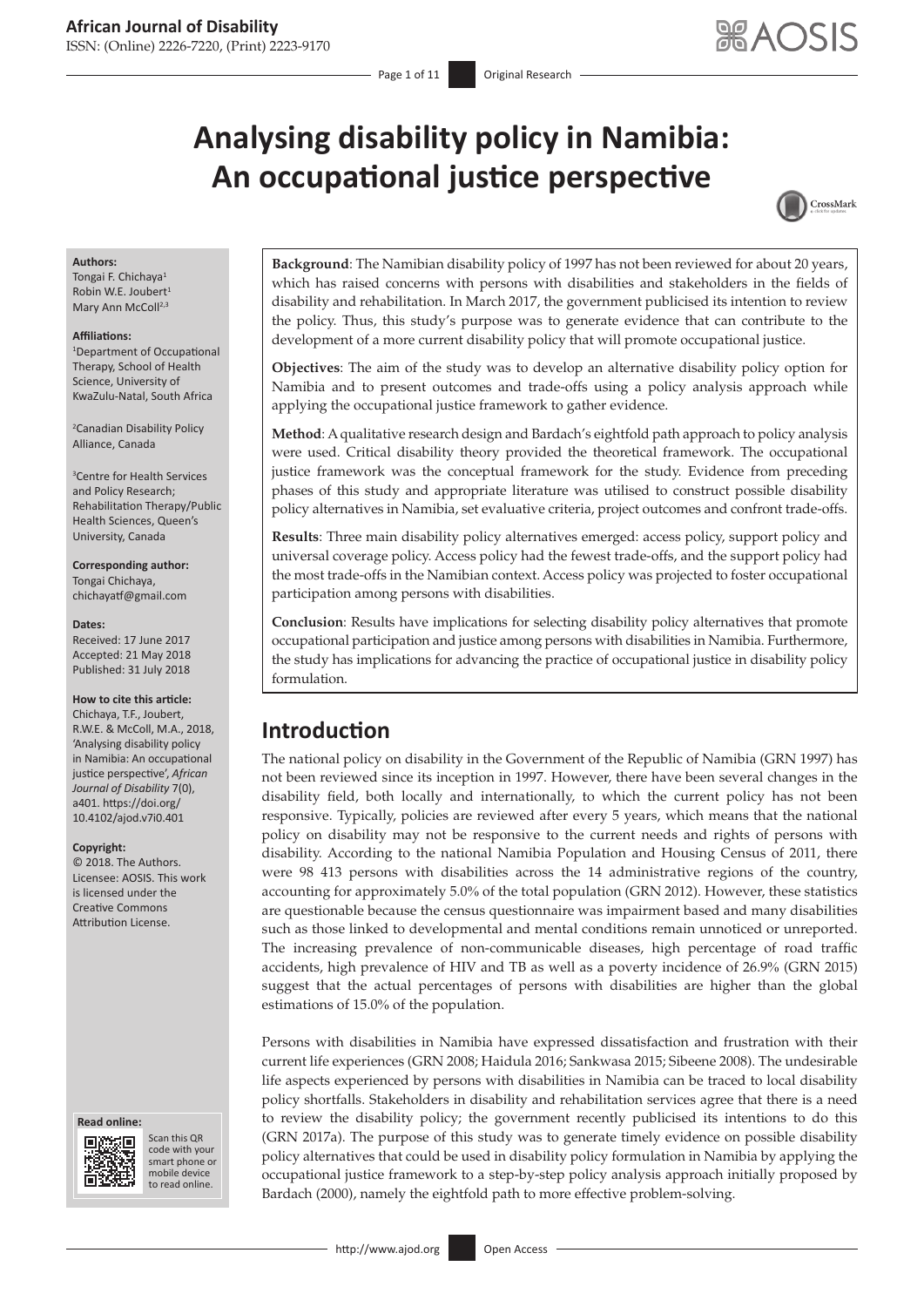# **Objectives of the study**

The aim of the study was to develop alternative disability policy options for Namibia and to present outcomes and trade-offs using a policy analysis approach while applying the occupational justice framework to gather and critique evidence.

# **Contextual and theoretical background to the study**

The human rights model of disability, Namibia's disability policy environment, an occupational justice framework, critical disability theory and the eightfold path to disability policy analysis are presented in this section. The human rights model of disability is used in this study to support the theoretical and conceptual frameworks.

# **Human rights model of disability**

Disability is an evolving, complex concept. Defining it is complicated and controversial, often taking the dimension of a particular model or purpose for which it is being used. Over the years many disability models have been used. These include the medical model, the charity model, the economic model, the social model, the bio-psychosocial model and more recently the human rights model (Hughes & Paterson 1997; Mpofu & Oakland 2010; Shakespeare & Watson 1997).

The human rights model, which is currently emerging in Africa, considers disability to be a human rights issue, based on the notion that all human beings are equal and have rights that must be respected (Vanhala 2011). This model is the first to use moral principles as a basis for disability policy (Degener 2014). People with disabilities are citizens and as such have the same rights as any other citizen. All actions to support persons with disabilities should therefore be rights based. This approach has merit the world over and more so in Africa, where persons with disabilities have been subjected to extreme inequality. Namibia signed the United Nations Convention on the Rights of Persons with Disabilities (UNCRPD) and its optional protocol; therefore, a rights approach provides a basis for disability policy formulation in Namibia.

This study adopted the perspective of the human rights model of disability, because it is based on moral principles and values as the base for disability policy. Similarly, occupational justice emphasises that every individual has a right to participate in occupations of their choice and need. Thus, the UNCRPD ethos guided the study. Levelling the 'playing field' is underpinned in the human rights-based approach to disability so that persons with disabilities can access and participate in the livelihood, education, socioeconomic, cultural, political and health sectors as equal citizens. In essence, this model caters for both civil and political rights, as well as economic and cultural rights. This includes removing physical and social barriers and bringing about attitude adjustment among policymakers, service providers

and family members, with the aim to have a society in which all persons with disabilities have the freedom and necessary resources to participate in occupations of their need and choice.

# **Disability policy environment in Namibia**

Since Namibia's political independence in 1994, the government has enacted initiatives with the aim of improving the lives of persons with disabilities. These include introduction of a national disability policy in 1997, establishment of a Disability Unit in the Office of the Prime Minister in 2001, and passing an act for the establishment of the National Disability Council in 2004 (members of the council were later appointed in 2012). Transfer of disability services from the Ministry of Lands, Resettlement and Rehabilitation to the Ministry of Health and Social Services in 2005 resulted in two rehabilitation divisions within the ministry, one division under primary healthcare and the other under social services. In 2015, a new Department of Disability Affairs was formed in the Office of the Vice President. Three entities – the Rehabilitation Division under social services, the Disability Unit from the Office of the Prime Minister and the National Disability Council – were transferred to this new department. The aim of the move to bring the three entities under one department was to streamline functions that relate to the empowerment of persons with disabilities and to correct the duplication of efforts that was happening in the Ministry of Health and Social Services. Furthermore, the move aimed to reverse antagonism among personnel in the three entities, which were perceived to be causing complaints among persons with disabilities over the past years. The impact of this move on the lives of persons with disabilities is yet to be seen. The historical juggling of the disability services between various (and sometimes unsuitable) government departments, as described above, is also indicative of gaps in the local disability policy.

The current disability policy was developed by a European freelance consultant who had a 2-year exposure in Namibia. The suitability of such a consultant in developing a responsive local disability policy is debatable. Typically, policy development is a systematic process that is based on evidence and wide consultation with stakeholders involved (Buse 2008). There is no evidence of a systematic process that was followed when the policy was developed. Furthermore, there is no evidence of involvement of the disability movement in the policy formulation. The disability policy was developed when disability services were under the Ministry of Lands, Resettlement and Rehabilitation. This ministry no longer exists, which contributes to lack of ownership of the policy among stakeholders.

The disability policy preceded publication of the UNCRPD and the occupational justice framework; thus, the policy does not fully address the rights for occupational participation among persons with disabilities outlined in the latter. In March 2017, the Namibian government publicised its intentions to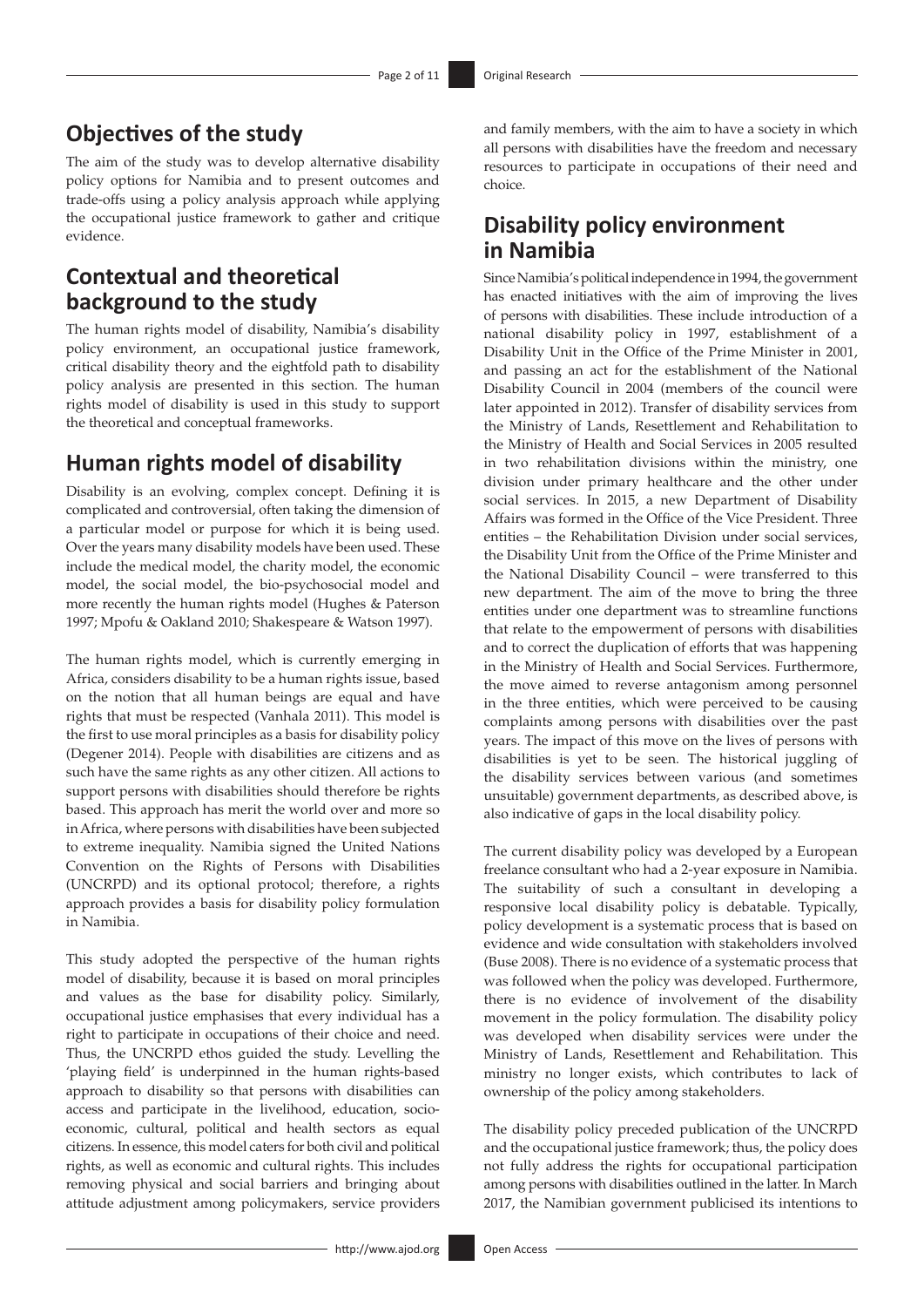review the disability policy (GRN 2017a). In view of this it was considered important to conduct research that may contribute to the local evidence essential for disability policy formulation.

# **Occupational justice framework**

Occupational justice is an evolving concept that focuses on the fair, civic, political and moral empowerment of people to participate in occupations, broadly defined as all human doings in context, that they need to live, to choose and find meaning in life. Therefore, participation in occupations is a rights issue; every person has a right to participate in occupations that are meaningful and can positively contribute to their well-being and to society at large (Hocking 2017). When circumstances external to a person hinder occupational participation the result is occupational injustice. The occupational justice framework was developed to provide an outline of the forces that interplay, leading to outcomes of either occupational justice or occupational injustice (Townsend & Polatajko 2013; Wilcock & Townsend 2000; 2009). Components of the occupational justice framework and the participatory occupational justice framework include structural and contextual factors (Stadnyk, Townsend & Wilcock 2010; Whiteford & Townsend 2011). Structural factors are divided into underlying occupational determinants such as international or national policies and occupational instruments that enable participation in necessary or desirable occupations such as education, employment and technology. Examples of contextual factors are national origin, ethnicity and disability. The occupational justice framework can be applied with individuals, groups, and communities (Townsend & Marval 2013). To date there is no literature on the applications of this framework in disability policy formulation. Such an application has potential because policy forms part of underlying occupational determinants, and policies create an environment for promoting occupational justice or occupational injustice.

# **Critical disability theory**

Critical disability theory was selected as the overarching theoretical framework to explain how circumstances may empower or enslave persons with disabilities. For this study, critical disability theory in particular was selected from a diverse family of critical theories derived from the work of Max Horkheimer (Horkheimer 1982; Hosking 2008). Disability is a complex social construct that requires the social environment to be addressed beyond a person's impairment. Critical disability theory describes persons with disabilities as traditionally 'oppressed'; this is because society treats them in ways that diminish their social, personal, physical, and financial well-being, and they are viewed as members of a socially disadvantaged minority group (Charlton 1998; Devlin & Pothier 2005). Suppression and marginalisation of persons with disabilities cannot be as dogmatically accepted as they appear to be in society. A critical disability theory lens provides a guide to examining and redressing oppressive social factors that tend to be unconsciously accepted.

# **Applicability of the eightfold path to disability policy analysis**

Policy analysis is complex and time-consuming; thus, for this study, the eightfold path for policy analysis was used because it allows for a more structured approach to conduct policy analysis effectively (Bardach 2012). The eightfold path for policy analysis has eight steps. Step 1 defines the problem; Step 2 involves assembling evidence; Step 3 covers constructing alternatives; Step 4 entails selecting criteria; Step 5 involves projecting the outcomes; Step 6 pertains to confronting tradeoffs; Step 7 entails decisions; and Step 8 involves telling one's story. The literature reveals that Bardach's approach to policy analysis has been used in social policies, income inequality– addressing policies, public health policy, energy sector policies and agricultural policies (Bardach 2012; Kanna 2006; Weiner 2008). However, no study has been identified in which this approach was used in disability policy. The presence of complex policy-related barriers to occupational participation faced by persons with disabilities thus presents an opportunity for using this policy analysis approach. Figure 1 shows the steps of the policy analysis approach.

# **Research method and design**

This study was completed in two phases, both of which used a qualitative analytical study design. Both phases used the policy analysis approach suggested by Bardach (2000). The Bardach approach uses a policy analysis strategy that seeks to generate recommendations for policy alternatives based



*Source*: Bardach, E., 2012, *A practical guide for policy analysis: The eightfold path to more effective problem solving*, 4th edn., Chatham House Publishers, Seven Bridges Press, New York **FIGURE 1:** Eightfold path for policy analysis.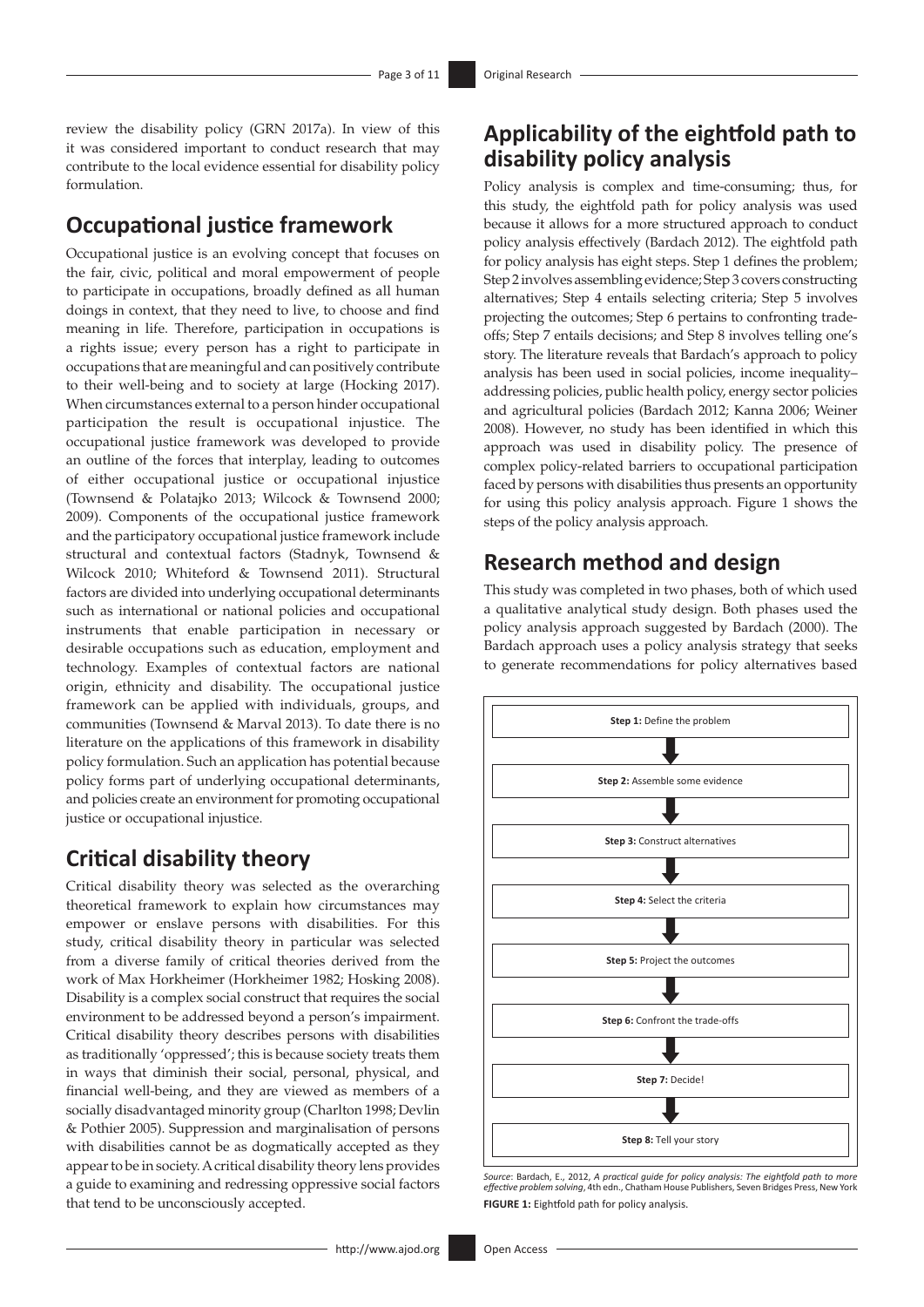on gathered evidence. The occupational justice framework provided the conceptual framework, and critical disability theory guided the underlying reasoning behind the study. Using an outcomes matrix, proposed disability policy alternatives were presented against the set evaluative criteria. Trade-offs for each policy alternative were presented using scores for each criterion. The evidence used in this study was based on the findings of two systematic studies that preceded this study, as well as literature findings (Chichaya, Joubert & McColl 2017a; 2017b).

# **Ethical consideration**

Ethics clearance to conduct the study was obtained from the Humanities and Social Science Research Ethics Committee of the University of KwaZulu-Natal (HSS/0078/015D) and the Ministry of Health and Social Services Research Management Committee in Namibia. Principles of respect for persons and beneficence and justice were upheld throughout the study.

## **Trustworthiness**

Trustworthiness was ensured by carefully using two frameworks and an evidence matrix to assess the current policy and propose policy alternatives. Data triangulation was achieved through the use of literature and three participant groups who provided responses on disability policy in Namibia. In view of their experience conformability was addressed by two supervisory collaborators. They validated, reviewed and provided additional input in terms of what the first author had written. To enable transferability of findings to other settings, the study provides a description of the Namibian disability policy environment. Transferability is dependent on the context being considered. For example, transferability of the findings to other Southern African countries with similar socio-economic, political and cultural backgrounds is more likely as opposed to Western countries.

## **Phase 1: Findings from the first study**

Phase 1 used Steps 1 and 2 of the eightfold path for policy analysis. Step 1 focused on defining the disability policy problems and Step 2 was for gathering evidence from the literature and the participants in Namibia. The first study was a desk-based analysis of the Namibian disability policy and a comparative analysis of disability policies of other Southern African nations using the UNCRPD as a yardstick. Findings from the first study revealed occupational injustice embedded in the discourse of the Namibian disability policy. Four forms of occupational injustice were identified in the study. Occupational marginalisation was present because of nonexistence of evidence of active involvement of persons with disabilities in the formulation of the current disability policy in Namibia. Occupational deprivation persists as evidenced by the absence of state influence in ensuring accessible transport services for persons with disabilities. The latter are predominantly privately owned, and this results in the wide prevalence of inaccessible transport for persons with disabilities, even for those who can pay for transport. This significantly contributes to their isolation and occupational

deprivation because they are denied opportunities to reach schools, workplaces and marketplaces for occupational participation. Occupational alienation is a form of injustice that refers to a sense of isolation and absence of meaning in occupational participation. Persons with hearing impairment, who for many years could only reach Grade 10 and have had to settle for menial tasks, are at risk of occupational alienation because of an absence of Grade 12 and tertiary education for learners with hearing impairments, which could lead to professional qualifications and better jobs. This can be traced to the disability policy not adequately addressing the educational needs of persons with hearing impairment.

Occupational inconsideration will be introduced more fully in the discussion to interpret some elements of the study findings. This concept will be proposed as a newly named form of occupational injustice. Occupational inconsideration refers to injustice whereby those in authority or in disability policy decision-making positions knowingly or unknowingly disregard the centrality of occupation in formulating disability policies.

Furthermore, the policy predominantly contains the passive voice. This limits implementation because when the passive voice is used there is no identification of who should take the responsibility to act. The frequent use of the word 'shall' in the disability policy makes it ambiguous. This implicitly propagates a background for the proliferation of occupational injustice faced by persons with disabilities in Namibia.

Namibia has not yet submitted the initial UNCRPD report, which was due in 2010 (UN 2018). This delay in submission of reports to some extent indicates lack of prioritisation to demonstrate domestication of the UNCRPD. Late submission is not unique to Namibia but includes other Southern African countries. Lack of expertise and resources have been cited as reasons for slow advancement on disability policies (UN 2018).

## **Phase 2: Description of participants for Phase 2**

Phase 2 of the study continued Step 2 of the Bardach approach (2012), focusing on gathering evidence. The second study provided evidence gathered through interviews with 15 persons with disabilities, 8 disability policy decision-makers, as well as 2 focus groups with a combined total of 17 occupational therapists who had an interest in and understanding of occupational justice. Tables 1 and 2 describe the 15 persons with disabilities and decision-makers who participated in the study; Table 3 describes the 17 occupational therapists.

### **Phase 2: Findings from the second study**

Barriers to occupational participation viewed as occupational injustice experienced by persons with disabilities in Namibia were divided into five categories: physical barriers; access barriers; expertise barriers; systemic barriers; and attitudinal barriers. There was a discrepancy of perceptions between disability policy decision-makers and persons with disabilities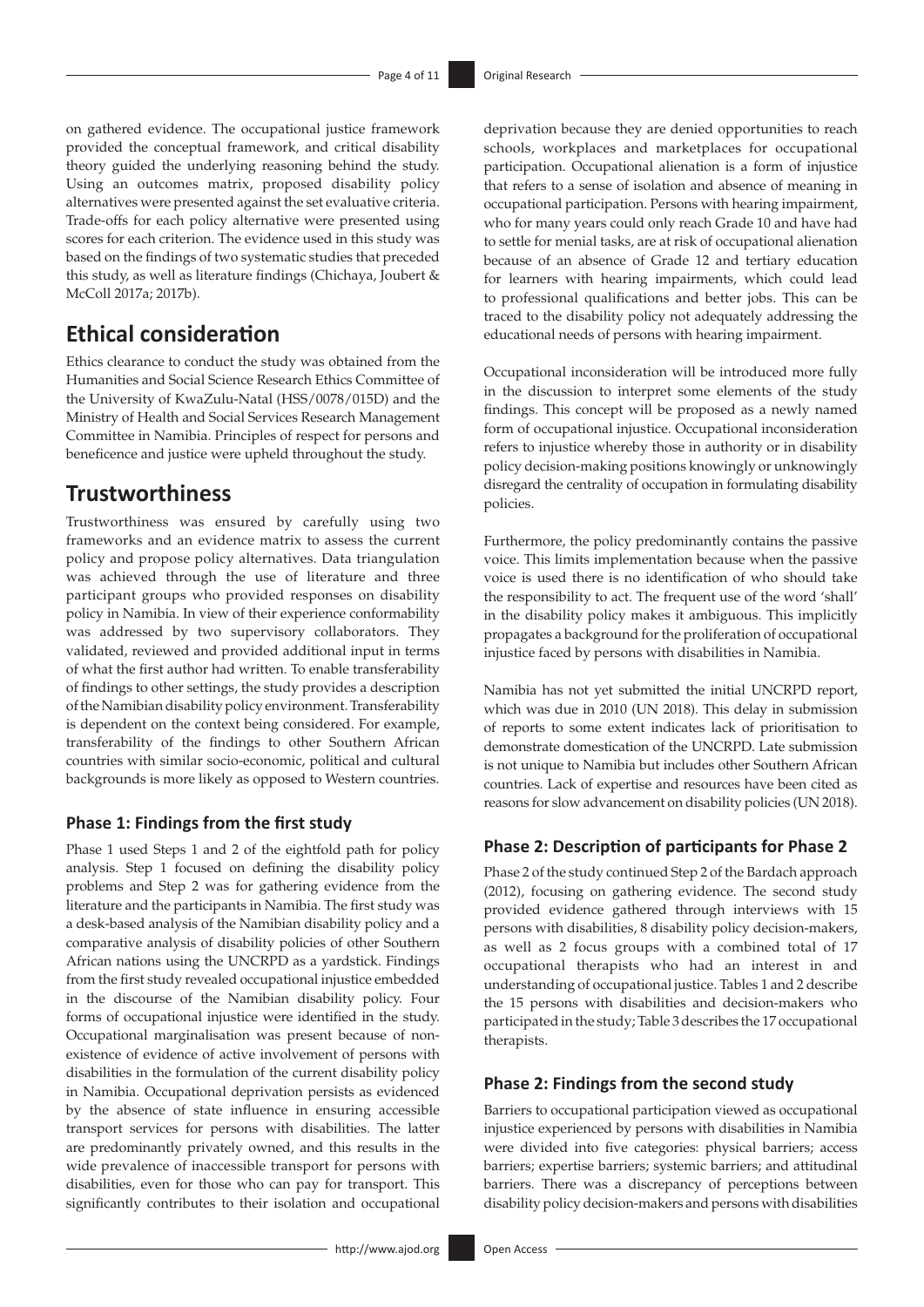#### **TABLE 1:** Summarised description of the 15 persons with disabilities interviewed.

| Participant ID   | Gender | Age | Impairment type           | Onset (years) | Urban/rural | Occupation              |
|------------------|--------|-----|---------------------------|---------------|-------------|-------------------------|
| CIT1             | M      | 50  | Paraplegia                | 20            | Rural       | Unemployed              |
| CIT <sub>2</sub> | M      | 35  | Congenital malformations  | 35            | Rural       | Unemployed              |
| CIT <sub>3</sub> | M      | 21  | Paraplegia                | 3             | Urban       | University student      |
| CIT4             | M      | 49  | Tetraplegia               | 24            | Urban       | Unemployed              |
| CIT5             | M      | 38  | Post-polio syndrome       | 34            | Urban       | <b>Business analyst</b> |
| CIT <sub>6</sub> | F.     | 28  | Post-polio syndrome       | 26            | Urban       | Office administrator    |
| CIT7             | F.     | 35  | Cerebral palsy            | 35            | Urban       | Communications officer  |
| CIT <sub>8</sub> | F.     | 45  | Chronic schizophrenia     | 18            | Urban       | Unemployed              |
| CIT <sub>9</sub> | F.     | 24  | Congenital malformations  | 24            | Urban       | University student      |
| <b>CIT10</b>     | M      | 18  | Hearing impairment        | 16            | Urban       | Unemployed              |
| <b>CIT11</b>     | F.     | 31  | Visual impairment         | 31            | Rural       | Unemployed              |
| <b>CIT12</b>     | M      | 19  | Bilateral L/L amputations | 6             | Rural       | Unemployed              |
| <b>CIT13</b>     | F      | 55  | Hemiplegia                | 3             | Rural       | Unemployed              |
| CIT14            | M      | 38  | Learning disabilities     | 38            | Rural       | Unemployed              |
| <b>CIT15</b>     | F      | 33  | Traumatic brain injury    | 8             | Rural       | Domestic worker         |

*Source*: Chichaya, T.F., Joubert, R.W. & McColl, M.A., 2017b, *Voices on disability in Namibia: Evidence for entrenching occupational justice in disability policy formulation*, Manuscript submitted for publication

CIT, Citizen referring to the persons with disabilities who participated in the study; M, male; F, female.

**TABLE 2:** Summarised description of eight key informants (decision-makers).

| Participant ID Gender |   | Number of years in disability/<br>rehabilitation services | Organisation/position<br>at time of interview               |
|-----------------------|---|-----------------------------------------------------------|-------------------------------------------------------------|
| K1:1                  | M | 11                                                        | National coordinator                                        |
| K1:2                  | F | 26                                                        | Rehabilitation service<br>manager                           |
| K1:3                  | M | 25                                                        | Advisor on disability issues                                |
| KI:4                  | F | 12                                                        | National Disability Council                                 |
| K1:5                  | F | 20                                                        | Office of Vice President -<br><b>Disability Affairs</b>     |
| K1:6                  | F | 24                                                        | National manager                                            |
| K1:7                  | M | 6                                                         | <b>Organisation for Persons</b><br>with Disabilities leader |
| K1:8                  | F | 8                                                         | Organisation for Persons<br>with Disabilities leader        |

*Source*: Chichaya, T.F., Joubert, R.W. & McColl, M.A., 2017b, *Voices on disability in Namibia: Evidence for entrenching occupational justice in disability policy formulation,* Manuscript submitted for publication

KI, key Informant meaning the disability policy decision makers; M, male; F, female.

on occupational participation barriers experienced by persons with disabilities in Namibia, as well as their suggested policy changes. Persons with disabilities expressed more hindrances to occupational participation than those mentioned by disability policy decision-makers. There was far greater concurrence between perceptions of barriers among people with disabilities and occupational therapists. The discourse among persons with disabilities revealed a life of struggle and disadvantage. Table 4 shows the barriers to occupational participation mentioned by each participant group.

Evidence on perspectives of disability policy stakeholders and their lived experiences is a prerequisite when conducting policy analysis. In addition to barriers experienced by persons with disabilities in Namibia, the participants suggested policy reforms. Table 5 presents the policy decisions suggested by each participant group.

Only 4 out of 17 recommendations for policy improvements were consistently mentioned by the three participant groups, namely, accessible communication formats for all disability types; awareness raising on disability issues; access to education; and vocational skills training. Disability policy decision-makers had the least number of suggested policy improvements. The occupational therapists who participated in the study provided perspectives for creating an occupationally just environment that promotes occupational participation among persons with disabilities in Namibia.

# **Findings**

## **Constructing possible policy alternatives**

As suggested by Bardach (2012), Step 3 is the construction of policy alternatives. The first alternative to be considered is to maintain the current state of things. The generated policy alternatives, which are based on research of suggested policy options from literature and the respective responses of persons with disabilities, occupational therapists and disability policy decision-makers in Namibia, fall into three main categories: access policy; support policy; and universal coverage policy.

#### **Maintaining the current state**

If the current trends were to be maintained, the lives of persons with disabilities are not expected to improve. Firstly, the occupational injustice embedded in the disability policy and the policy environment in Namibia will remain; thus, the frustrations among persons with disabilities will continue to grow. Secondly, a laissez-faire approach is not likely to bring improvements to the lives of persons with disabilities because historically they have been oppressed and denied equal opportunities compared to the general population. The Government of Namibia has signed the UNCRPD, a reflection of commitment to improve the quality of life for persons with disabilities; thus, allowing the present conditions to prevail is equivalent to abandoning the commitment already made to the international treaty. Hence, this alternative was not pursued further in this study.

#### **Access policy**

To a greater extent the factors that restrict or limit persons with disabilities from participating in occupations of their choice are environmental. The access policy alternative seeks to address the environmental aspects that restrict persons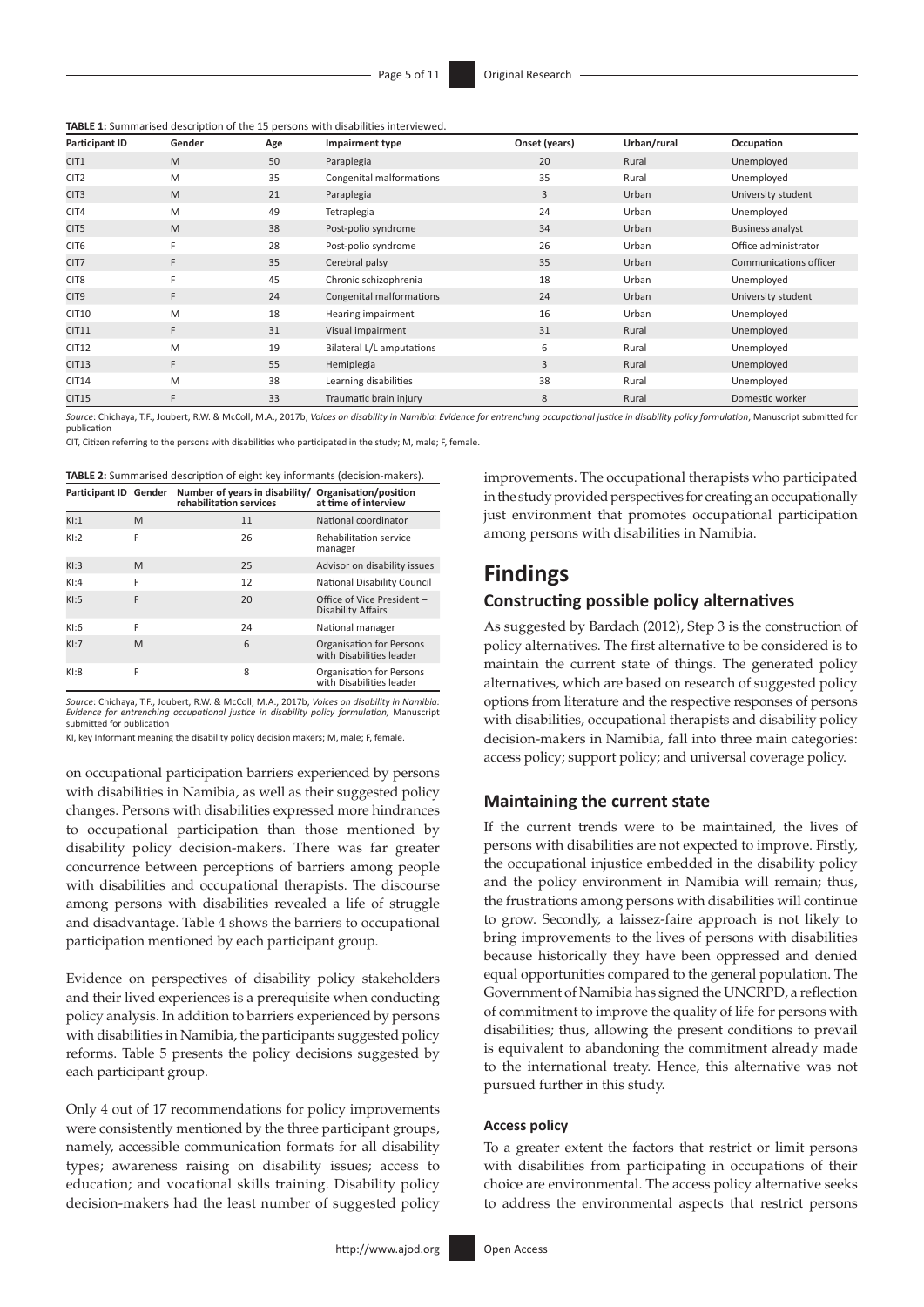**TABLE 3:** Summarised description of 17 occupational therapists.

| Participant ID             | Gender | Years of<br>experience | <b>Setting</b>                                    | <b>Public sector</b><br>experience | <b>Private sector</b><br>experience |
|----------------------------|--------|------------------------|---------------------------------------------------|------------------------------------|-------------------------------------|
| Focus group 1 participants |        |                        |                                                   |                                    |                                     |
| 1FG1                       |        | 10                     | General OT, Community OT and Hands Therapy        | X                                  |                                     |
| 1FG <sub>2</sub>           |        | 2                      | Rotational                                        | X                                  |                                     |
| 1FG3                       |        | 3                      | Forensic Psychiatry, Paediatrics and Orthopaedics | X                                  | X                                   |
| 1FG4                       |        | 3                      | General OT and Hands therapy                      |                                    | X                                   |
| 1FG5                       |        | 9                      | Civil Psychiatry                                  | X                                  |                                     |
| 1FG6                       |        | 9                      | Paediatrics, Wheelchairs, NGOs                    | X                                  | X                                   |
| 1FG7                       | M      | 11                     | General OT and Forensic Psychiatry                | X                                  |                                     |
| 1FG8                       |        | $\overline{4}$         | Learning Disabilities and General OT              | X                                  | X                                   |
| 1FG9                       | M      | $\overline{4}$         | General OT and Psychiatry                         | X                                  |                                     |
| Focus group 2 participants |        |                        |                                                   |                                    |                                     |
| 2FG1                       |        | 5                      | Spinal Cord Injury Rehabilitation                 | X                                  |                                     |
| 2FG2                       |        | 10                     | Social Services and General Rehabilitation        | Χ                                  |                                     |
| 2FG3                       |        | $\overline{2}$         | Rotational                                        | x                                  |                                     |
| 2FG4                       |        | 3                      | <b>General OT and Paediatrics</b>                 | Χ                                  | X                                   |
| 2FG5                       |        | 12                     | Physical Rehabilitation                           | X                                  | X                                   |
| 2FG6                       | M      | 3                      | Work Rehabilitation and Psychiatry                | Χ                                  | X                                   |
| 2FG7                       |        | З                      | Paediatrics and School                            | Χ                                  | X                                   |
| 2FG8                       |        |                        | General OT                                        |                                    | X                                   |

Source: Chichaya, T.F., Joubert, R.W. & McColl, M.A., 2017b, *Voices on disability in Namibia: Evidence for entrenching occupational justice in disability policy formulation, Manuscript submitted for<br>publication* 

1FG, First focus group; 2FG, Second focus group; M, male; F, female.

#### **TABLE 4:** Barriers to occupational participation mentioned by each participant group.

| Barriers to occupational participation mentioned among participant groups          | <b>Persons with disabilities</b> | <b>Decision-makers</b> | <b>Occupational therapists</b> |
|------------------------------------------------------------------------------------|----------------------------------|------------------------|--------------------------------|
| Barriers to accessing assistive devices                                            | X                                |                        |                                |
| Education inaccessible to persons with disabilities                                |                                  |                        |                                |
| Extra costs for accessing free health services                                     | X                                |                        |                                |
| Inaccessible public buildings                                                      |                                  |                        |                                |
| Inaccessible transport system                                                      | X                                | X                      |                                |
| Lack of awareness on the needs for persons with disabilities among decision-makers |                                  |                        |                                |
| Lack of decent accommodation                                                       | X                                |                        |                                |
| Lack of rights awareness among persons with disabilities                           |                                  |                        |                                |
| Negative attitudes of health workers                                               | X                                |                        |                                |
| Persons with disabilities are self-limiting                                        |                                  |                        |                                |
| Restricted participation in livelihoods                                            | X                                | X                      |                                |
| Social barriers                                                                    |                                  |                        |                                |

Source: Chichaya, T.F., Joubert, R.W. & McColl, M.A., 2017b, *Voices on disability in Namibia: Evidence for entrenching occupational justice in disability policy formulation, Manuscript submitted for<br>publication* 

**TABLE 5:** Recommended policy decisions to promote occupational participation among persons with disabilities.

| Recommended policy decisions or direction to promote occupational participation with<br>justice among persons with disabilities | Persons<br>with disabilities | <b>Disability policy</b><br>decision-makers | Occupational<br>therapists |
|---------------------------------------------------------------------------------------------------------------------------------|------------------------------|---------------------------------------------|----------------------------|
| Accessible communication format for all types of disabilities                                                                   | X                            | X                                           | X                          |
| Accessible municipal buses and local airplanes                                                                                  | X                            |                                             |                            |
| Availing adequate budget for the policy provisions                                                                              |                              |                                             | X                          |
| Awareness raising to decision-makers and general population                                                                     | X                            |                                             | X                          |
| Awareness raising to persons with disabilities                                                                                  | X                            | X                                           | X                          |
| Consultation with all stakeholders in policy formulation                                                                        | X                            |                                             | X                          |
| Employment creation by government                                                                                               | X                            |                                             | X                          |
| Ensuring accessibility in all schools                                                                                           | X                            | X                                           | X                          |
| Ensuring equality at all times among persons with disabilities and those without disabilities                                   | $\mathsf{X}$                 |                                             | X                          |
| Establishing and enforcing accessibility standards to all buildings                                                             |                              | X                                           | x                          |
| Establishing rehabilitation centres                                                                                             |                              | X                                           |                            |
| Establishing social enterprises                                                                                                 |                              |                                             | x                          |
| Financial support for SMEs for persons with disabilities                                                                        | $\mathsf{X}$                 |                                             |                            |
| Legislation to support employment of persons with disabilities by companies                                                     |                              | X                                           | X                          |
| New transport system for persons with disabilities                                                                              | $\overline{\phantom{a}}$     | X                                           |                            |
| Policy monitoring and evaluation mechanism                                                                                      |                              |                                             | X                          |
| Vocational skills training                                                                                                      | X                            | X                                           | X                          |

Source: Chichaya, T.F., Joubert, R.W. & McColl, M.A., 2017b, *Voices on disability in Namibia: Evidence for entrenching occupational justice in disability policy formulation, Manuscript submitted for<br>publication*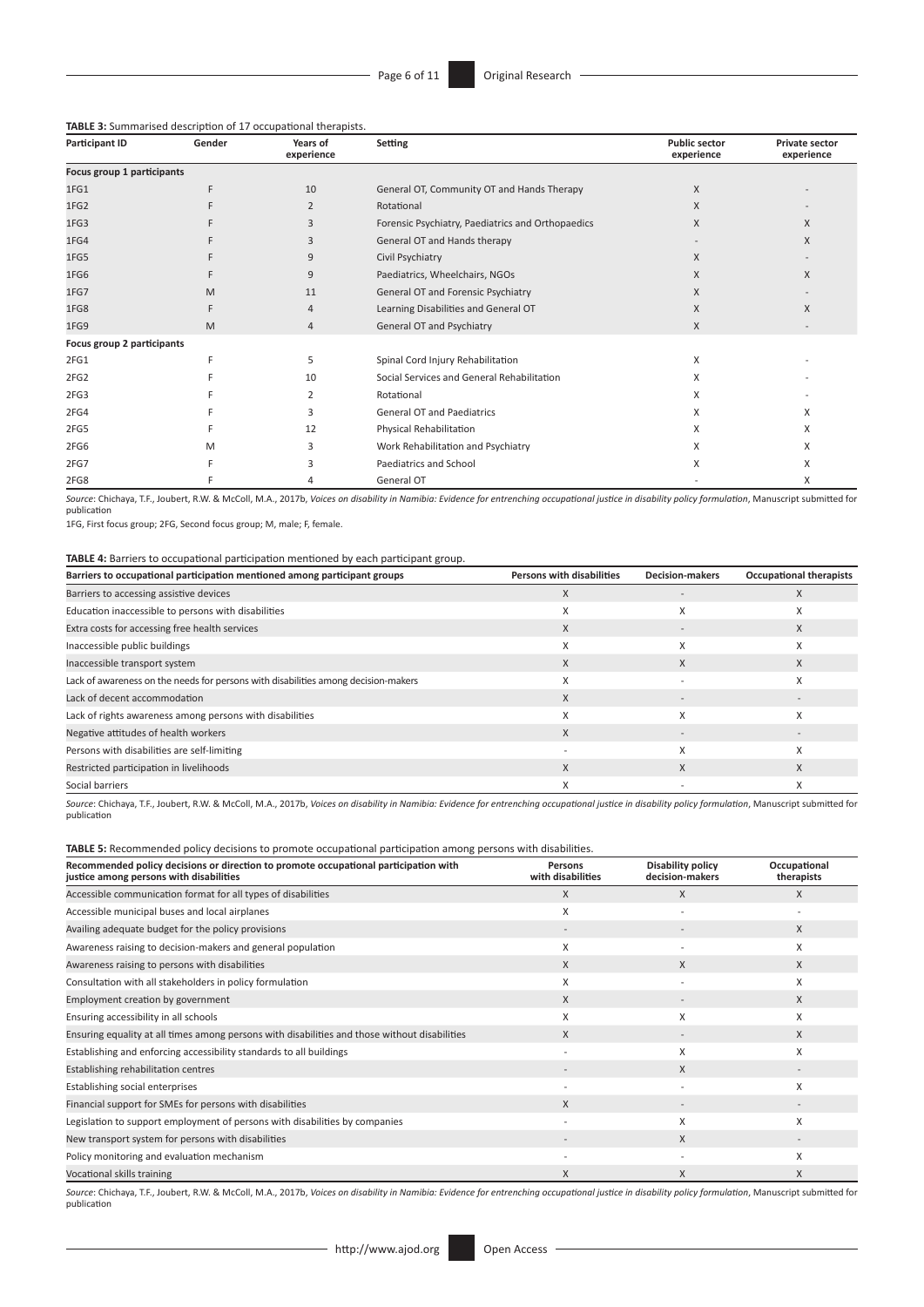with disabilities from participating in occupations in order to create accessibility to architectural infrastructure, information and services such as transport, education, employment, health and decent accommodation. In terms of the percentage of children in school in 2011, 69.2% of children with disabilities were enrolled, compared to 83.4% of children with no disabilities; 15.2% of children with disabilities had never attended school, compared with 4.7% among children with no disabilities (GRN 2012). In 2012 there was a roughly 90.0% unemployment rate among persons with disabilities compared to 27.4% for the general Namibian population (GIZ 2013). While Namibia reported better access to health services for persons with disabilities than other services, the significant barrier to accessing health services was lack of transport and long travelling distances (Eide et al. 2015). Thus, a policy alternative that improves access to the mentioned services has merit for further analysis.

#### **Support policy**

The support policy alternative focuses on the notion that persons with disabilities are disadvantaged and disability programmes are under-resourced; therefore more resources should be given to such programmes. Supporters of this policy alternative argue that it is a proactive approach to address disadvantages and barriers uniquely faced by persons with disabilities in order to achieve equality with the rest of the population without disabilities (Global Rights 2005). Currently Namibia is one of the few countries that provides a cash-based disability grant or pension and provides free healthcare services specifically to persons with disabilities in state facilities. Critics of the support policy alternative indicate that it fosters dependency on government and donor organisations, leaving persons with disabilities being construed as charity or welfare recipients with no capacity for contributions to socio-economic productivity of the country (Isaacs 2005). In addition, this policy option may be considered to perpetuate societal attitudes that persons with disabilities are a special group that require special treatment and charity; this defeats the goal of inclusion (Sheldon 2010). This policy alternative has merit to be considered for further analysis on its probable outcomes and trade-offs.

#### **Universal coverage policy**

From a universal coverage policy perspective, disability is viewed as one of many variables of the population; the structure of society should thus be targeted to provide for universal coverage of all members of the society. This policy alternative seeks to ensure that all persons with disabilities are catered for in the general community development policies. If this policy alternative is fully pursued, then disability may eventually cease to be a policy category (Bickenbach 2014). Those in support of universal approaches highlight that this is the only forward-thinking approach that allows for ensuring that services, products and environments are accessible and inclusive to the broadest population including persons with disabilities from the onset, thus eliminating the need for later modifications or adjustments to accommodate persons with disabilities or disability-targeted programmes (Story 2001).

Critics of the outset use of the universal coverage policy approach describe it as effective in a 'utopian' society; it does not address widespread imbalances and inequalities that are already being faced by persons with disabilities, which require corrective measures – hence the need for disabilitytargeted approaches as a means to achieve equality until such time as an ideal society is achieved (Sheldon 2010). Challenges still exist on how governments can target persons with disabilities but still abide by the principles of 'universalism'. Disability is a complex phenomenon; thus, despite the presence of the Universal Declaration of Human Rights, there was need for the development of the UNCRPD. In addition affirmative action approaches remain relevant to target groups of persons who were formerly disadvantaged or marginalised to ensure their inclusion and equity. This policy alternative is worthy of further analysis.

## **Setting evaluative criteria**

Evaluative criteria are mental standards for evaluating the probable outcomes of identified policy alternatives; this is the fourth step of the eightfold path to policy analysis (Bardach 2012). The evaluative criteria that were set for this study were based on evidence obtained from the following data sources: disability policy documents; persons with disabilities; occupational therapists; and disability policy decision-makers in Namibia. Furthermore, the experiences and understanding of the authors of the disability policy environment and local context, as well as the ethos of the study, influenced the evaluative criteria that were selected. The latter were: *justice*; *inclusion*; *affordability*; and *political acceptability*. Explicitly providing these criteria allows readers to have a clear understanding of the reasons behind suggested policy options and recommendations.

Justice was selected as the first criterion in this study because it is about fairness and thus linked to rights of persons with disabilities as equal citizens. Rights-based criteria are favourable in selecting 'better' policies (Bardach 2012). In addition, justice falls within the domain of critical theory whereby the targeted outcomes include emancipating people from situations that suppress their rights. Thirdly, justice, as a criterion, is compatible with the human rights disability model used in this study and the UNRCPD principles. Lastly, the concept of justice is embedded in the occupational justice framework – the conceptual framework for this study. Thus, outcomes of policy alternatives were judged on how fair and unbiased they were towards permitting or promoting persons with disability to participate in occupations of their need and choice.

The second criterion is inclusion, which means determining whether implementation of identified disability policy alternatives results in persons with disabilities being accommodated in all spheres of society with clear involvement and participation in decision-making about their lives. This criterion satisfies the motto: 'Nothing about us without us'. Furthermore, it encompasses the consideration of contextual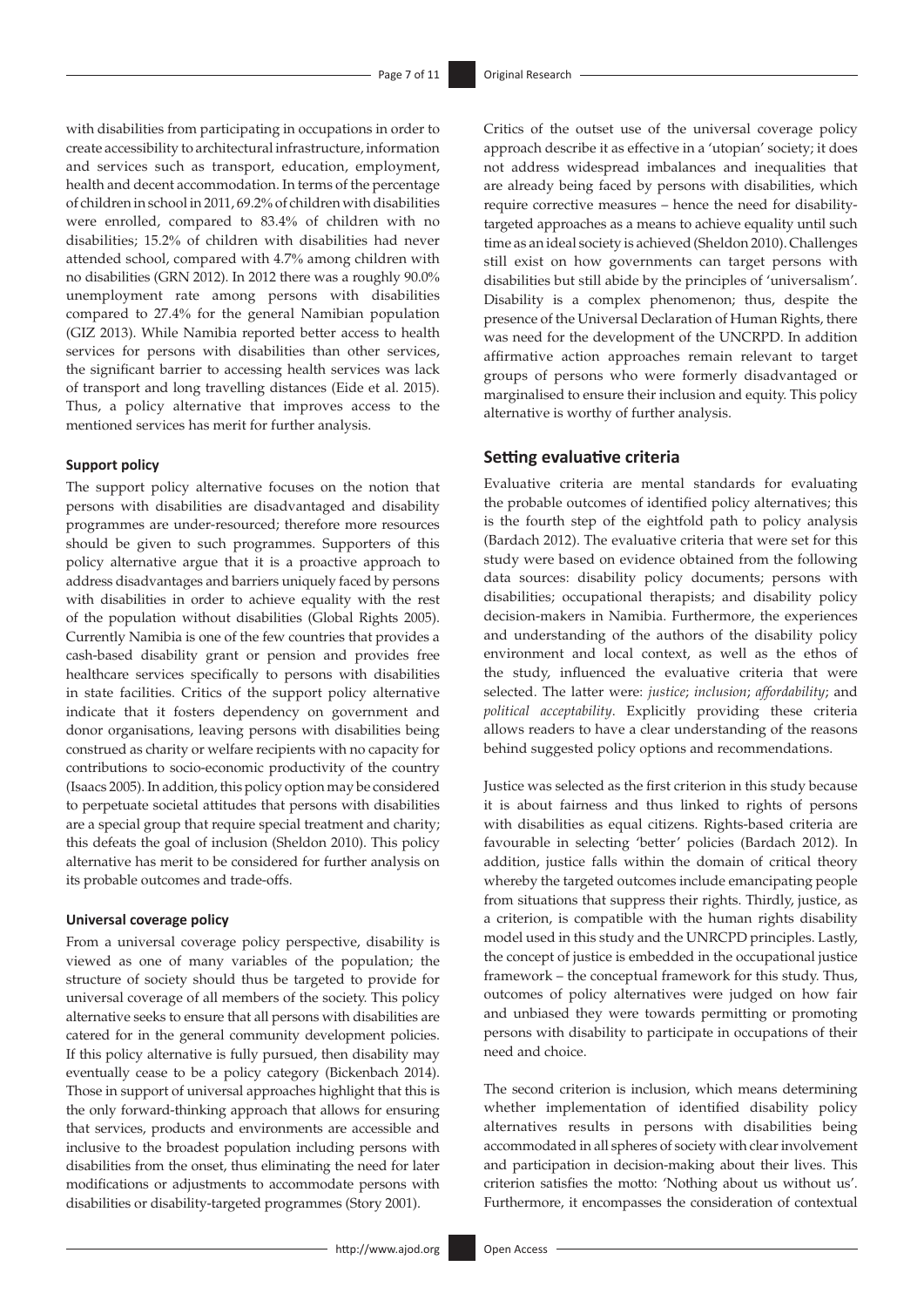factors that predispose people to exclusion as outlined in the occupational justice framework such as gender, disability or ethnicity.

The third criterion, affordability, was used to judge the resultant disability policy outcomes when suggested policy alternatives were assessed on the first two criteria of justice and inclusion. This means that an alternative with an outcome that is just and inclusive was further assessed in terms of the cost of resources required. Affordability depends on the type of economy, which constitutes the underlying occupational determinants of the occupational justice framework. Income status or wealth is also among the contextual factors that can contribute to outcomes of either occupational justice or injustice. Policy alternatives that are unaffordable will not be executed even if they meet the first two criteria.

Political action is a prerequisite for the implementation of any disability policy alternatives. Therefore, political acceptability was the fourth criterion used to judge the projected outcomes of policy alternatives after satisfying the previously mentioned three criteria. Political acceptability focused on assessing the political will for the implementation of policy options with least resistance.

### **Outcomes matrix**

Table 6 presents a tabulated outcomes matrix grid to project the probable outcomes of each policy alternative when subjected to the set evaluative criteria. This is Step 5 of the Bardach approach. The matrix shows the suggested policy alternatives in the rows and evaluative criteria in the columns (Bardach 2012; Kanna 2006). The projected outcomes for each policy alternative (access, support and universal coverage) were measured against the extent to which they satisfied the four evaluative criteria (justice, inclusion, affordability and political acceptability). All the selected evaluative criteria were given equal weighting; this was informed by the literature on the basis that if any outcome of a policy alternative would not satisfy any of the evaluative criteria, that policy option would not be useful. Thus, the higher the score, the more it meets the evaluative criteria; the policy option would therefore be most likely to address the identified needs of persons with disabilities. Conversely, the lower the score, the less it addresses their needs. A common qualitative interval measurement scale was used for assessing evaluative criteria as shown below:

- $3 =$  satisfies criteria: This means that the projected outcome of the alternative meets criteria to a substantial extent.
- $2$  = moderately satisfies criteria: This means that the projected outcome of the alternative meets the criteria to a modest extent.
- $\bullet$  1 = minimally satisfies criteria: This means that the projected outcome of the alternative meets the criteria only to a negligible extent.
- $0 =$  does not satisfy criteria: This means that the projected outcome of the alternative completely fails to satisfy the criteria.

The higher the total score, the fewer trade-offs for the particular policy alternative, hence the more favourable it is. Table 6 shows that the policy alternative for access policy had the fewest trade-offs (10/12); the alternative of support policy had the most trade-offs (5/12). Following is an account of the probable outcomes of each policy alternative, and the tradeoffs, based on how each alternative fared on evaluative criteria.

# **Discussion**

## **Probable outcomes and trade-offs**

Considering the trade-offs of probable outcomes if policy alternatives were to be implemented is Step 6 of the Bardach approach. The following discussion presents the probable outcomes for each disability policy alternative and the tradeoffs when judged based on each evaluative criterion.

#### **Alternative 1: Access policy – Outcomes and trade-offs**

Seven out of the 12 barriers to occupational participation identified by stakeholders have to do with access, which places it high in priority. Similarly, the suggested policy interventions were based on improving access of persons with disabilities to transport; information; health services; education and training; employment; livelihood activities; and leisure activities. Thus, policy interventions that directly address access are relevant in addressing the needs of persons with disabilities in Namibia.

**Justice:** Access policy directly addresses the need for fairness in enabling persons with disabilities in Namibia to participate in occupations that are meaningful to them on an equal basis with other citizens. This policy alternative therefore satisfies the justice criterion.

**Inclusion:** Implementation of access policy is expected to foster inclusion because, by improving access to services and socio-economic spheres, persons with disabilities are able to participate in occupations that they choose and find meaning in. Furthermore, universal designs can be addressed under the access policy enhancing inclusion. This policy alternative satisfies the inclusion criterion.

**Affordability:** Considering the current economic challenges, and the budget cuts instituted by the Namibian government,

**TABLE 6:** Outcomes matrix illustrating policy alternatives and trade-offs for each evaluative criterion.

| <b>Policy alternatives</b> |            | <b>Final scores</b> |                  |                            |       |
|----------------------------|------------|---------------------|------------------|----------------------------|-------|
|                            | 1. Justice | 2. Inclusion        | 3. Affordability | 4. Political acceptability |       |
| Access policy              |            |                     |                  |                            | 10/12 |
| Support policy             |            |                     |                  |                            | 5/12  |
| Universal coverage policy  |            |                     |                  |                            | 8/12  |

*Source*: Adapted from Bardach, E., 2012, *A practical guide for policy analysis: The eightfold path to more effective problem solving*, 4th edn., Chatham House Publishers, Seven Bridges Press, New Yorkand and Kanna, B., 2006, 'Access to Highly Active Anti-Retroviral Therapy (HAART) For HIV Infection In India', *The Internet Journal of Law, Healthcare and Ethics* 4(2), 1–8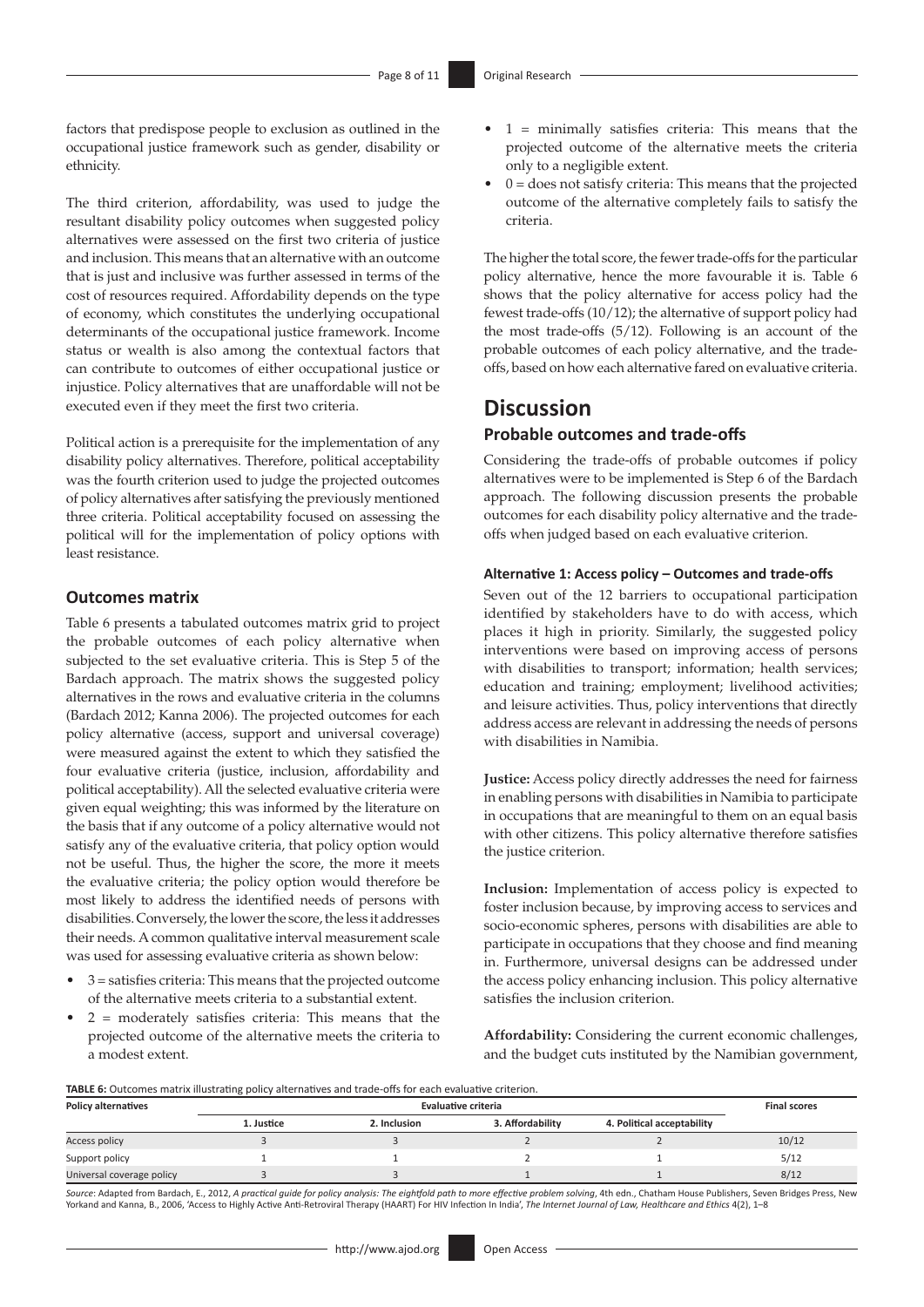implementation of this alternative will carry a financial implication. However, the establishment of the Department of Disability Affairs in the Office of the Vice President with its own budget provides for annual budgeting. Additionally, funding for implementing access policy can be a shared responsibility among other line ministries such as ministries responsible for education, transport, housing and labour. Therefore this alternative moderately satisfies the affordability criterion.

**Political acceptability:** The establishment of the Department of Disability Affairs in the Office of the Vice President in 2015 indicates a commitment to specifically addressing the needs of persons with disabilities in Namibia. The department has initiated plans for disability mainstreaming in other sectors; therefore access policy is most likely to have some acceptance and support from politicians. This alternative is considered to moderately satisfy the criterion of political acceptability.

#### **Alternative 2: Support policy – Outcomes and trade-offs**

The Government of Namibia has instituted some initiatives that are in line with support policy (e.g. disability grant and free health services for persons with disabilities). In 2015 the coverage of the disability grant was 65.0%, up from 24.0% in 2012 (GRN 2016). These support interventions specifically target persons with disabilities.

**Justice:** A policy that is entirely focused on a support policy perspective. This policy alternative can be considered to redress inequality by providing resources specifically for persons with disabilities to some extent; however, this is not primarily based on justice but on welfare. Therefore this alternative minimally satisfies the justice criterion.

**Inclusion:** This policy alternative does not favour inclusion because it portrays persons with disabilities as a special population that requires special treatment and charity. Persons with disabilities do not want to be perceived as those who are recipients of welfare assistance. They want to be perceived as equal, economically productive citizens. This alternative minimally satisfies the inclusion criterion.

**Affordability:** This policy alternative will demand more financial resources in the form of providing more free services for persons with disabilities. Payment of such provisions will be mainly derived from taxpayers. The Government of Namibia has increased the flat-rate grant of NAD 100.00 (about US \$8.30) to make it NAD 1200.00 (about \$100.00) per month for the financial year 2017 and 2018 (GRN 2017b). This percentage increase is an indication that government is not focused on huge spending on welfare. In general the 2017 and 2018 budget for the social sector has been increased while other sectors have experienced budget cuts in line with the Harambee Prosperity Plan, which emphasises that no one must be left behind (GRN 2016; 2017b). Therefore this alternative moderately meets the affordability criterion.

**Political acceptability:** Adopting a support policy as an alternative for addressing the needs of persons with disabilities

may not have much political acceptability because of the perceived risk of dependency. Furthermore, taxpayers will not be expected to be very supportive of this policy alternative as it will be funded by them. Previously there were reports of mismanagement of resources by organisations for persons with disabilities, which led to closure of their offices; the donors and government declined to provide further support to such organisations (Thihenuna 2015). This implies the need for reviewing the system of policy implementation. Furthermore, the government cited lack of sustainability and creating dependency and thus did not accept a 2004 civic group proposal for the introduction of a cash-based basic income grant, which was to be given to all Namibians unconditionally (Melber 2016). This policy alternative minimally satisfies the political acceptability criterion.

#### **Alternative 3: Universal coverage policy – Outcomes and trade-offs**

This policy alternative seeks to encompass the broadest diversity of the population in which persons with disabilities are considered as part of a diverse population. This eliminates the need for a disability-specific policy. However, since political independence, Namibia has focused on redressing the results of the apartheid regime such that minority groups, and previously disadvantaged ethnic groups, are given preference. This is opposite to the universal coverage alternative.

**Justice:** The universal coverage disability policy option is based on the rights of every person and the creation of a just society for a diverse population. Therefore it fully satisfies the justice criterion.

**Inclusion:** The universal coverage policy alternative ensures that persons from diverse backgrounds, including persons with disabilities, are equally included in society and therefore satisfies the criterion of inclusion.

**Affordability:** Significant resources will be required for the implementation of this policy alternative, cutting across the socio-economic sectors, addressing the needs of diverse populations of all age groups from rural and urban areas. Despite Namibia being graded as an upper middle income earning country, the current economic challenges are considered to translate into this alternative minimally satisfying the criterion of affordability.

**Political acceptability:** While the universal coverage approach has ideal outcomes, its full implementation will not receive much support from the government. Firstly, persons with disabilities have been historically disadvantaged and a redress is required. Secondly, the recent establishment of the Department of Disability Affairs to address the concerns of persons with disabilities will cease to be relevant if a universal approach is adopted; thus, government is not likely to make a huge leap in policy change. It is reasonable to expect the current Namibian government not to fully accept this policy alternative; thus, it minimally satisfies the criterion of political acceptability.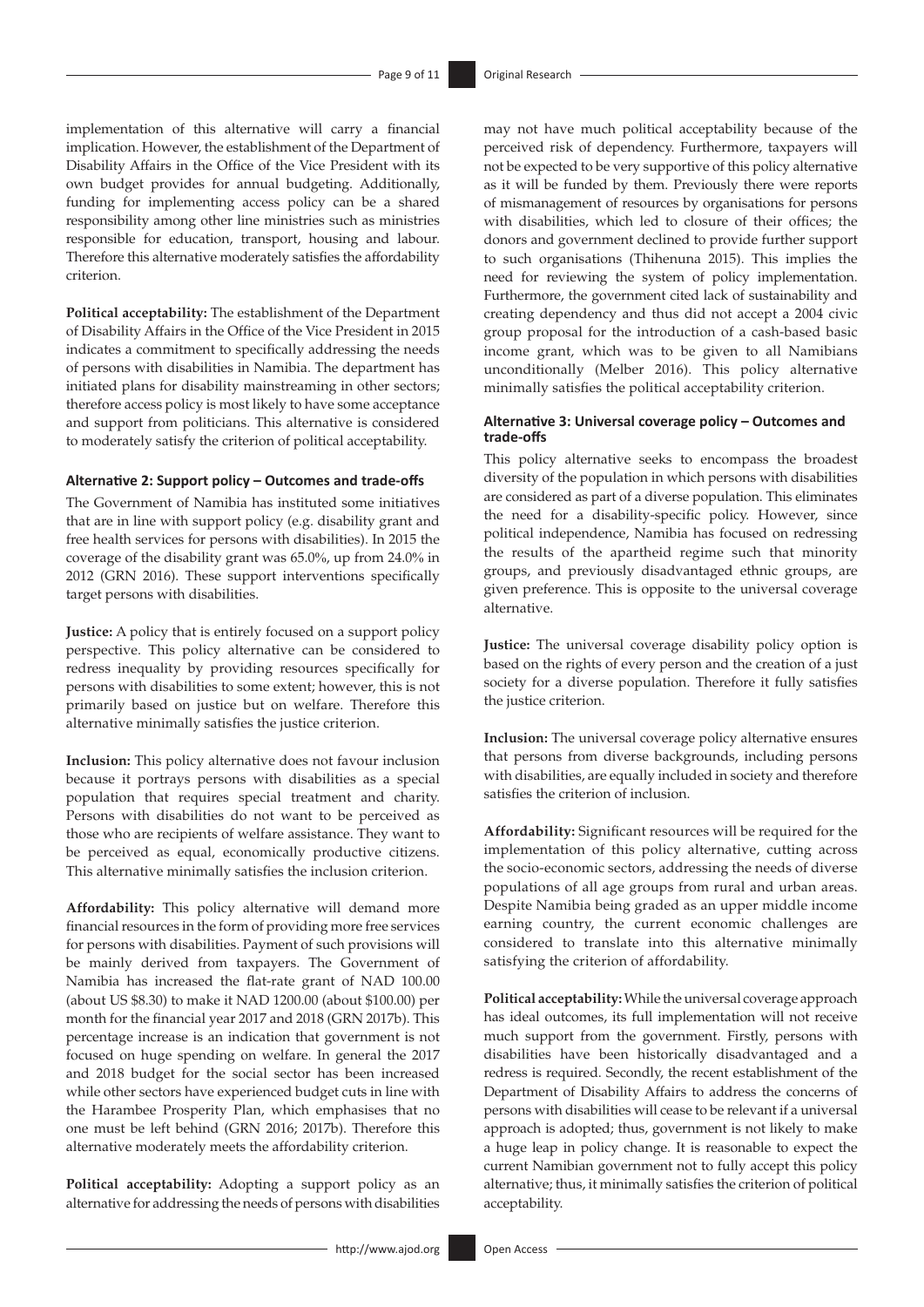## **Discussion on Steps 7 and 8 of the Bardach approach**

Steps 7 and 8 of the Bardach approach entail deciding on and telling the story, respectively. Detailed application of these two steps is beyond the scope of this study. Firstly, this is because the study focused on generating evidence that can be used for disability policy formulation in Namibia by presenting different policy alternatives and their trade-offs without being prescriptive on a single disability policy alternative (deciding). Secondly, telling the story (Step 8) involves developing a communications plan, going back to the field to engage different stakeholders with the results and seeking their buy-in on a selected disability policy alternative.

## **Summary of discussion for Steps 1–6**

Steps 1 and 2 (defining the problem and gathering evidence) were addressed in Phases 1 and 2. In Step 3, the following three disability policy alternatives were generated: access policy, support policy and universal coverage policy. Four evaluative criteria were set in Step 4: justice, inclusion, affordability and political acceptability. For Step 5 an outcomes matrix was presented to project the probable outcomes when each policy alternative is judged based on the set evaluative criteria. In Step 6 a discussion on the trade-offs for each disability policy alternative is provided concerning promotion of occupational justice using a critical disability theory lens. The access policy alternative had the fewest trade-offs – that is, the highest score – followed by the universal coverage policy alternative and lastly the support policy alternative.

The policy analysis has prompted naming a new form of occupational injustice as occupational inconsideration. Findings from the policy documents and participants in Phases 1 and 2 of the study reveal a disparity between perceptions of disability policymakers and persons with disabilities on the occupational needs of persons with disabilities. This disparity results in policymakers designing and approving disability policies that are inconsiderate of the need to ensure occupational participation among persons with disabilities.

The adopted dictionary definitions for *inconsiderate* include 'without due regard for the rights or feelings of others'; 'insensitive'; 'ill-advised'. Occupational inconsideration thus exists when disability policymakers design policies or services targeting persons with disabilities without carefully considering how occupational participation for the intended target audience will be achieved. Further research of this concept, including involvement of a broader range of stakeholders in disability and rehabilitation services, is necessary.

# **Conclusion**

The purpose of the study was to develop disability policy alternatives and present their probable outcomes and tradeoffs based on the occupational justice framework and the eightfold path to policy analysis. Three disability policy alternatives emerged from the evidence in this study: access policy; support policy; and universal coverage policy. The access policy is more likely to result in achievement of fairness and increased occupational participation among persons with disabilities in Namibia in the present context. These findings highlight the relevance of introducing occupational justice into disability policy formulation.

# **Acknowledgements**

This article is part of a larger study conducted towards a PhD qualification by the first author, who is financially supported by a PhD scholarship from the University of KwaZulu-Natal. The authors would also like to acknowledge and thank the persons with disabilities, occupational therapists and disability policy decision-makers in Namibia who participated in a prior study that generated evidence used in this study.

## **Competing interests**

The authors declare that they have no financial or personal relationships that may have inappropriately influenced them in writing this article.

## **Authors' contributions**

T.F.C. was the principal researcher; he initiated and implemented the study and drafted the paper. R.W.E.J. and M.A.M. contributed towards conceptualisation and review of this paper, analysis of evidence and synthesis of findings.

## **References**

- Bardach, E., 2000, *A practical guide for policy analysis: The eightfold path to more effective problem solving*, Chatham House Publishers, Seven Bridges Press, New York.
- Bardach, E., 2012, *A practical guide for policy analysis: The eightfold path to more effective problem solving*, 4th edn., Chatham House Publishers, Seven Bridges Press, New York.
- Bickenbach, J., 2014, 'Universally design social policy: When disability disappears?' *Disability and Rehabilitation* 36(16), 1320–1327. [https://doi.org/10.3109/096382](https://doi.org/10.3109/09638288.2014.932447) [88.2014.932447](https://doi.org/10.3109/09638288.2014.932447)
- Buse, K., 2008, 'Addressing the theoretical, practical and ethical challenges inherent in prospective health policy analysis', *Health Policy and Planning* 23(5), 351–360. <https://doi.org/10.1093/heapol/czn026>
- Charlton J., 1998, *Nothing about us without us*, University of California Press, Berkeley, CA.
- Chichaya, T.F., Joubert, R.W. & McColl, M.A., 2017a, *Applying the occupational justice framework in disability policy formulation*, Manuscript submitted for publication.
- Chichaya, T.F., Joubert, R.W. & McColl, M.A., 2017b, *Voices on disability in Namibia: Evidence for entrenching occupational justice in disability policy formulation*, Manuscript submitted for publication.
- Degener, T., 2014, 'A human rights model for disability', in M. Stein & M. Langford (eds.), *Disability social rights*, (In press), Cambridge University Press, New York.
- Devlin, R. & Pothier, D., 2005, 'Introduction: Toward a critical theory of dis-citizenship', in R. Devlin & D. Pothier (eds.), *Critical disability theory: Essays in philosophy, politics, policy, and law*, pp. 1–22, University of British Columbia Press, Vancouver.
- Eide, A.H., Mannan, H., Khogali, M., van Rooy, G., Swartz, L., Munthali, A. et al., 2015, 'Perceived barriers for accessing health services among individuals with disability in four African countries', *PLoS One* 10(5), e0125915. [https://doi.org/10.1371/](https://doi.org/10.1371/journal.pone.0125915) [journal.pone.0125915](https://doi.org/10.1371/journal.pone.0125915)
- GIZ (Deutsche Gesellschaft für Internationale Zusammenarbeit), 2013, *Promotion of vocational education and training – ProVET Namibia*, GIZ GmbH, Windhoek.
- Global Rights, 2005, *Affirmative action: A global perspective*, Global Rights: Partners for Justice Global Rights, Washington, DC.
- Government of the Republic of Namibia (GRN), 1997, *National policy on disability*, Ministry of Lands Resettlement and Rehabilitation, Windhoek.